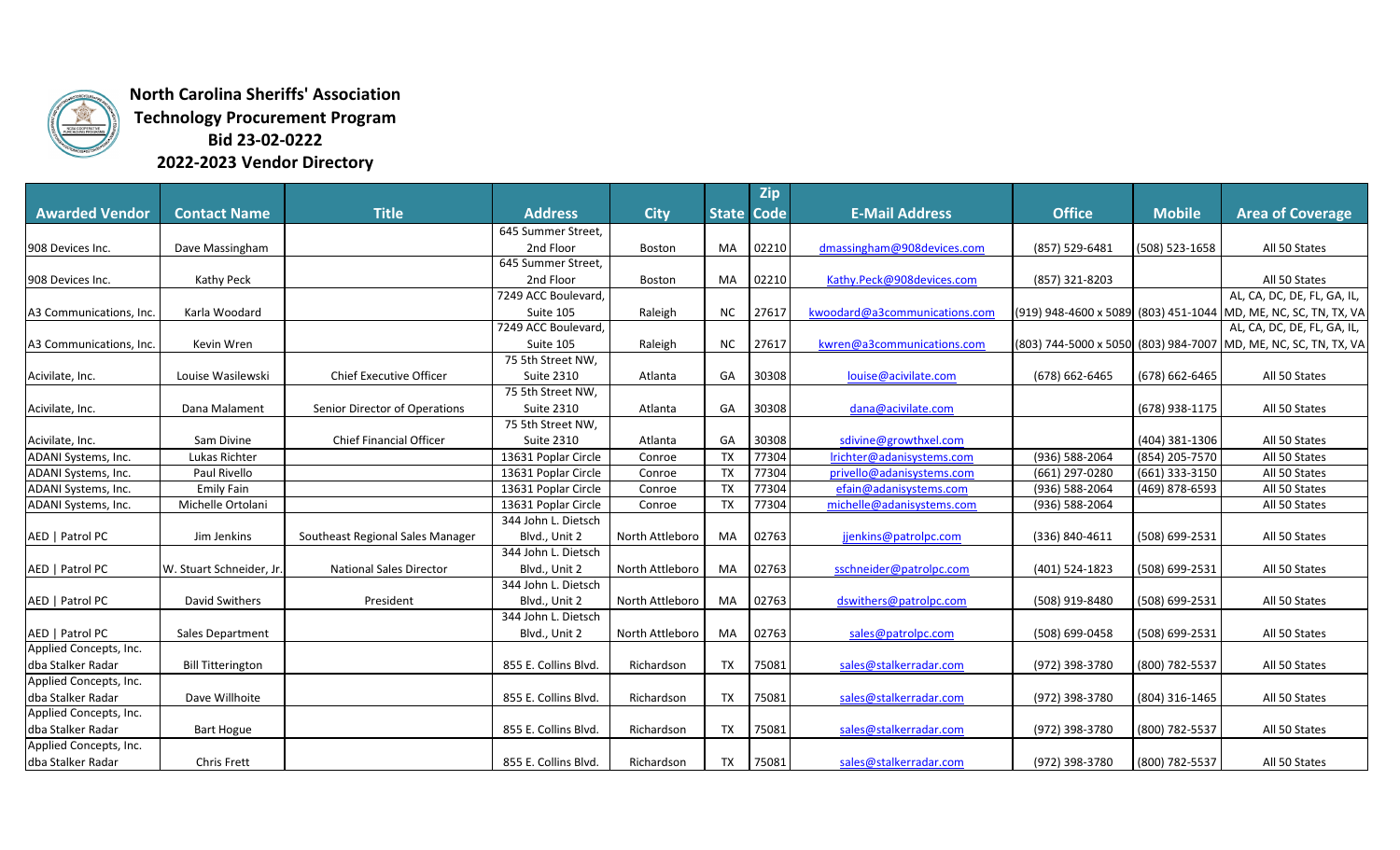| Attenti US, Inc.              | David Webb             | 1838 Gunn Highway     | Odessa                  | FL.       | 33556 | dwebb@attentigroup.com                     | (813) 749-5454 x                    | $(412) 588 - 7308$ | All 50 States                              |
|-------------------------------|------------------------|-----------------------|-------------------------|-----------|-------|--------------------------------------------|-------------------------------------|--------------------|--------------------------------------------|
| Attenti US, Inc.              | Matt Lewis             | 1838 Gunn Highway     | Odessa                  | FL        | 33556 | mlewis@attentigroup.com                    | (813) 749-5454 x                    | $(727)$ 212-6014   | All 50 States                              |
|                               |                        | Unit 100-803 24th     |                         |           | T2G   |                                            |                                     |                    |                                            |
| <b>Blackline Safety Corp</b>  | Chad Cantor            | Avenue SE             | Calgary, Alberta Canada |           | 1P5   | ccantor@blacklinesafety.com                | (412) 999-1574                      | (412) 999-1574     | All 50 States                              |
|                               |                        | Unit 100-803 24th     |                         |           | T2G   |                                            |                                     |                    |                                            |
| <b>Blackline Safety Corp</b>  | <b>Craig Forester</b>  | Avenue SE             | Calgary, Alberta Canada |           | 1P5   | bids@blacklinesafety.com                   | (877) 869-7212 x 348 (403) 604-9485 |                    | All 50 States                              |
|                               |                        | Unit 100-803 24th     |                         |           | T2G   |                                            |                                     |                    |                                            |
| <b>Blackline Safety Corp</b>  | Doug Mayer             | Avenue SE             | Calgary, Alberta Canada |           | 1P5   | dmayer@blacklinesafety.com                 | (865) 776-9897                      | (865) 776-9897     | All 50 States                              |
| <b>Brite</b>                  | Mark Bonsignore        | 7647 Main St. Fishers | Victor                  | <b>NY</b> | 14564 | mbonsignore@brite.com                      | $(585) 869 - 6010$                  |                    | (585) 370-2567 All 48 Contiguous US States |
| <b>Brite</b>                  | Lindsey Cooksey        | 7647 Main St. Fishers | Victor                  | <b>NY</b> | 14564 | lcooksey@brite.com                         | (585) 869-6037                      | (585) 354-8875     | All 48 Contiguous US States                |
| <b>Brite</b>                  | <b>Brittany Slater</b> | 7647 Main St. Fishers | Victor                  | <b>NY</b> | 14564 | bslater@brite.com                          | (585) 869-6021                      |                    | All 48 Contiguous US States                |
| <b>Brooks Network</b>         |                        | 403 Burlington        |                         |           |       |                                            |                                     |                    | DC, GA, MD, NC, SC, TN,                    |
| Services, LLC                 | <b>Steve Brooks</b>    | Avenue                | Gibsonville             | NC        | 27249 | sbrooks@brooksnetworkservices.com          | (336) 270-5895                      | (336) 254-9047     | VA, WV                                     |
| <b>Brooks Network</b>         |                        | 403 Burlington        |                         |           |       |                                            |                                     |                    | DC, GA, MD, NC, SC, TN,                    |
| Services, LLC                 | Clare Hamilton         | Avenue                | Gibsonville             | NC        |       | 27249 accounting@brooksnetworkservices.com | (336) 270-5895                      |                    | VA, WV                                     |
| <b>Brooks Network</b>         |                        | 403 Burlington        |                         |           |       |                                            |                                     |                    | DC, GA, MD, NC, SC, TN,                    |
| Services, LLC                 | <b>Richard Sed</b>     | Avenue                | Gibsonville             | <b>NC</b> | 27249 | rsed@brooksnetworkservices.com             | (336) 270-5895                      |                    | VA, WV                                     |
| <b>Brooks Network</b>         |                        | 403 Burlington        |                         |           |       |                                            |                                     |                    | DC, GA, MD, NC, SC, TN,                    |
| Services, LLC                 | Tom Latrella           | Avenue                | Gibsonville             | <b>NC</b> | 27249 | tom@brooksnetworkservices.com              | (336) 270-5895                      |                    | VA, WV                                     |
| <b>Calamp Wireless</b>        |                        | 15635 Alton Parkway,  |                         |           |       |                                            |                                     |                    |                                            |
| Networks Corporation          | Peter Nemeth           | Suite 250             | Irvine                  | CA        | 92618 | pnemeth@calamp.com                         | (954) 907-1493                      | (954) 907-1493     | Continental US                             |
| <b>Calamp Wireless</b>        |                        | 15635 Alton Parkway,  |                         |           |       |                                            |                                     |                    |                                            |
| <b>Networks Corporation</b>   | Joe O'Dell             | Suite 250             | Irvine                  | CA        | 92618 | jodell@calamp.com                          | $(317)$ 373-4109                    | (317) 373-4109     | Continental US                             |
| Calamp Wireless               |                        | 15635 Alton Parkway,  |                         |           |       |                                            |                                     |                    |                                            |
| <b>Networks Corporation</b>   | Joanne Hinkes          | Suite 250             | Irvine                  | CA        | 92618 | jhinkes@calamp.com                         | (463) 701-6462                      | (463) 701-6462     | Continental US                             |
| <b>Calamp Wireless</b>        |                        | 15635 Alton Parkway,  |                         |           |       |                                            |                                     |                    |                                            |
| Networks Corporation          | <b>Brett Lim</b>       | Suite 250             | Irvine                  | CA        | 92618 | blim@calamp.com                            | (310) 564-8502                      | (310) 564-8502     | Continental US                             |
| Carolina Recording            |                        | 1619 N. Graham        |                         |           |       |                                            |                                     |                    |                                            |
| Systems, LLC                  | <b>Byron Burns</b>     | Street                | Charlotte               | <b>NC</b> | 28206 | sales@crsnc.com                            | (888) 661-0202                      | (704) 426-3008     | All 50 States                              |
| Carolina Recording            |                        | 1619 N. Graham        |                         |           |       |                                            |                                     |                    |                                            |
| Systems, LLC                  | Ashlee Swilling        | Street                | Charlotte               | <b>NC</b> | 28206 | sales@crsnc.com                            | (888) 661-0202                      | (706) 844-5731     | MD, NC, SC, TN, VA, WV                     |
| Carolina Recording            |                        | 1619 N. Graham        |                         |           |       |                                            |                                     |                    |                                            |
| Systems, LLC                  | Gary Loflin            | Street                | Charlotte               | NC        | 28206 | sales@crsnc.com                            | (888) 661-0202                      | (803) 242-2753     | MD, NC, SC, TN, VA, WV                     |
| Carolina Recording            |                        | 1619 N. Graham        |                         |           |       |                                            |                                     |                    |                                            |
| Systems, LLC                  | <b>Cliff Kimsey</b>    | Street                | Charlotte               | NC        | 28206 | sales@crsnc.com                            | (888) 661-0202                      | (803) 367-6366     | MD, NC, SC, TN, VA, WV                     |
| <b>Chevin Fleet Solutions</b> |                        |                       |                         |           |       |                                            |                                     |                    |                                            |
| <b>LLC</b>                    | Sean Dolan             | 347 Lunenberg Street  | Fitchburg               | MA        | 01420 | sean.dolan@chevinfleet.com                 | (978) 540-9970                      | (336) 914-0903     | All 50 States                              |
| Communications                |                        |                       |                         |           |       |                                            |                                     |                    | AL, FL, GA, KY, LA, MS, NC,                |
| International                 | Wayne Farro            | 4450 US Highway 1     | Vero Beach              | FL.       | 32967 | wfarro@ask4ci.com                          | (615) 970-1642                      | (615) 970-1642     | SC, TN, VA, WV                             |
| Communications                |                        |                       |                         |           |       |                                            |                                     |                    | AL, FL, GA, KY, LA, MS, NC,                |
| International                 | Shane Kilpatrick       | 4450 US Highway 1     | Vero Beach              | FL.       | 32967 | skilpatrick@ask4ci.com                     | (919) 735-9200                      | (919) 922-5564     | SC, TN, VA, WV                             |
| Communications                |                        |                       |                         |           |       |                                            |                                     |                    | AL, FL, GA, KY, LA, MS, NC,                |
| International                 | <b>Mindy Swetz</b>     | 4450 US Highway 1     | Vero Beach              | FL.       | 32967 | mswetz@ask4ci.com                          | (772) 794-4241                      | (772) 205-1781     | SC, TN, VA, WV                             |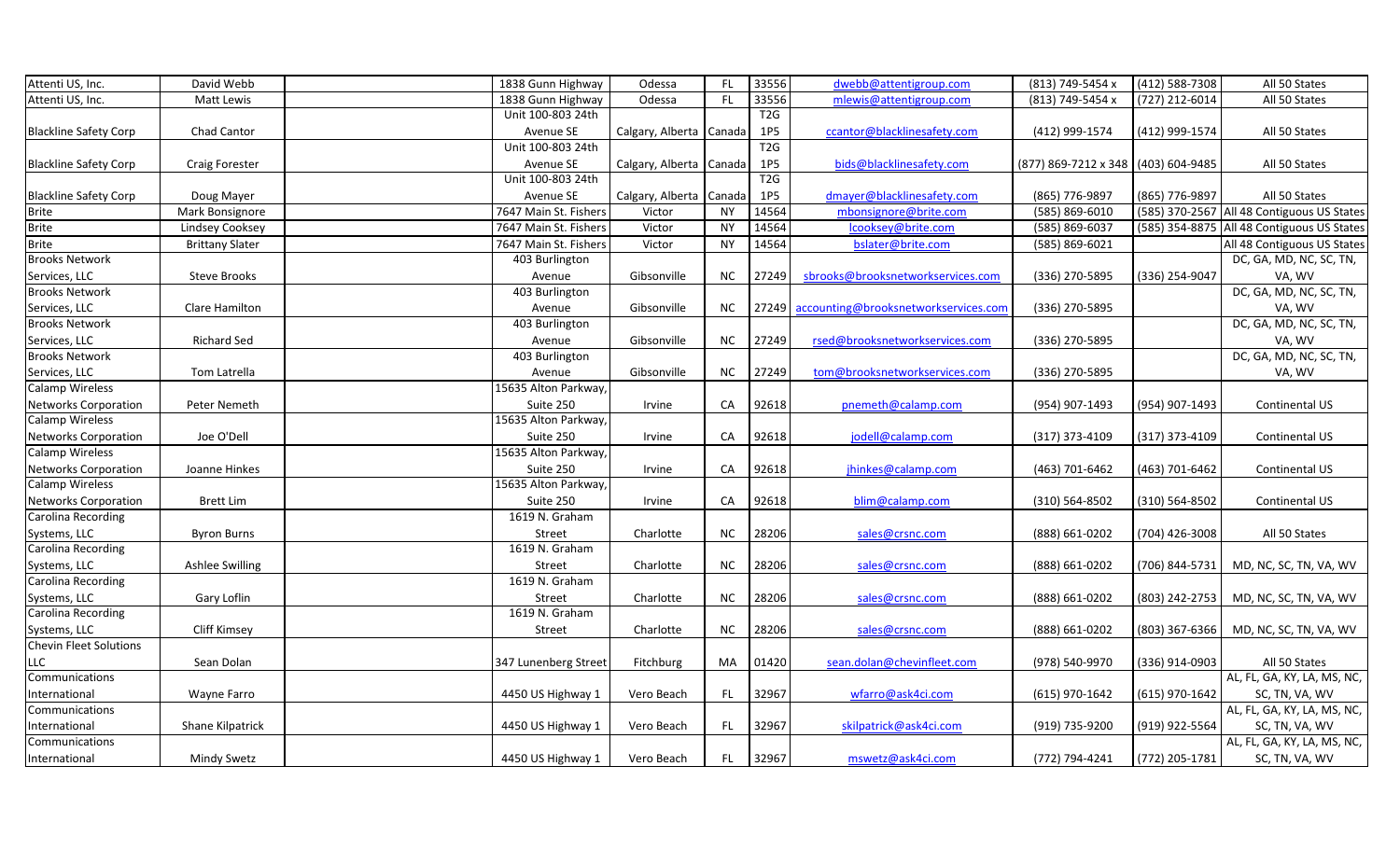|                            |                        |                                         | 1818 Martin Luther                   |             |           |       |                              |                    |                |               |
|----------------------------|------------------------|-----------------------------------------|--------------------------------------|-------------|-----------|-------|------------------------------|--------------------|----------------|---------------|
|                            |                        |                                         | King Jr. Blvd., Suite                |             |           |       |                              |                    |                |               |
| Concise Networks, LLC      | Dan Dunn               |                                         | 206                                  | Chapel Hill | NC.       | 27514 | ddunn@concisenet.net         | (919) 606-3439     | (919) 606-3439 | All 50 States |
| Digital Ally, Inc.         | <b>Brian Finn</b>      |                                         | 14001 Marshall Drive                 | Lenexa      | <b>KS</b> | 66219 | sales@digitalallyinc.com     | (913) 814-7774     |                | All 50 States |
| Digital Ally, Inc.         | Nicole Leiker          |                                         | 14001 Marshall Drive                 | Lenexa      | ΚS        | 66219 | bids@digitalallyinc.com      | (913) 814-7774     |                | All 50 States |
| Digital Ally, Inc.         | <b>Bob Stephens</b>    |                                         | 14001 Marshall Drive                 | Lenexa      | KS        | 66219 | sales@digitalallyinc.com     | $(913) 814 - 7774$ |                | All 50 States |
| Digital Siren by           |                        |                                         |                                      |             |           |       |                              |                    |                |               |
| PursuitAlert               | Tim Morgan             |                                         | 216 East Main Street                 | Pickens     | SC        | 29671 | tim@pursuitalert.com         | (864) 404-5136     | (864) 303-2254 | All 50 States |
| Digital Siren by           |                        |                                         |                                      |             |           |       |                              |                    |                |               |
| PursuitAlert               | Ken Morgan             |                                         | 216 East Main Street                 | Pickens     | <b>SC</b> | 29671 | kmorgan@pursuitalert.com     | (248) 320-9592     |                | All 50 States |
| <b>Essential Personnel</b> | <b>Scott Monroe</b>    |                                         | 1608 Queen Street                    | Wilmington  | <b>NC</b> | 28401 | scott@essper.com             | (910) 390-0011     | (540) 270-5912 | All 50 States |
| <b>Essential Personnel</b> | Preston Stackhouse     |                                         | 1608 Queen Street                    | Wilmington  | <b>NC</b> | 28401 | preston@essper.com           |                    | (910) 639-4025 | All 50 States |
|                            |                        |                                         | 9555 Kings Charter                   |             |           |       |                              |                    |                |               |
| First Arriving, LLC        | Dave lannone           |                                         | Drive                                | Ashland     | VA        | 23005 | diannone@firstarriving.com   | (240) 667-7754     | (240) 667-7754 | All 50 States |
|                            |                        |                                         | 9555 Kings Charter                   |             |           |       |                              |                    |                |               |
| First Arriving, LLC        | Nate Davis             |                                         | Drive                                | Ashland     | VA        | 23005 | ndavis@firstarriving.com     | (240) 667-7554     | (804) 500-9977 | All 50 States |
|                            |                        |                                         | 9555 Kings Charter                   |             |           |       |                              |                    |                |               |
| First Arriving, LLC        | Shannon Gilliland      |                                         | <b>Drive</b>                         | Ashland     | VA        | 23005 | sgilliland@firstarriving.com | (240) 667-7754     | (703) 431-0224 | All 50 States |
|                            |                        |                                         | 204 Caughman Farm                    |             |           |       |                              | (803) 951-2094 -   |                |               |
| <b>FivePoint Solutions</b> | Sales                  |                                         | Lane, Suite 201                      | Lexington   | SC        | 29072 | sales@myfivepoint.com        | Option 2           |                | All 50 States |
|                            |                        |                                         | 204 Caughman Farm                    |             |           |       |                              |                    |                |               |
| <b>FivePoint Solutions</b> | Sam Morgan             |                                         | Lane, Suite 201                      | Lexington   | SC        | 29072 | smorgan@myfivepoint.com      |                    | (803) 760-2060 | All 50 States |
|                            |                        |                                         | 204 Caughman Farm                    |             |           |       |                              | (803) 951-2094 -   |                |               |
| <b>FivePoint Solutions</b> | Sam Morgan             |                                         | Lane, Suite 201                      | Lexington   | SC        | 29072 | contracts@myfivepoint.com    | Option 2           | (803) 760-2060 | All 50 States |
|                            |                        |                                         | 601 West St. Germain                 |             |           |       |                              |                    |                |               |
| Geo-Comm Inc.              | <b>Heather Hoskins</b> | Chief Financial Officer                 | Street                               | St. Cloud   | MN        | 56301 | hhoskins@geocomm.com         | (320) 240-0040     | (320) 281-2385 | All 50 States |
|                            |                        |                                         | 601 West St. Germain                 |             |           |       |                              |                    |                |               |
| Geo-Comm Inc.              | Susan Nelson           | <b>Territory Sales Manager</b>          | Street                               | St. Cloud   | MN        | 56301 | snelson@geocomm.com          | (320) 240-0040     | (320) 281-2176 | All 50 States |
| <b>Global Traffic</b>      |                        |                                         | 7800 Third Street                    |             |           |       |                              |                    |                |               |
| <b>Technologies LLC</b>    | Dan Dolsky             |                                         | North, Bldg 100                      | St. Paul    | MN        | 55128 | customercare@gtt.com         | (651) 789-7333     | (651) 789-7333 | All 50 States |
| <b>Global Traffic</b>      |                        |                                         | 7800 Third Street                    |             |           |       |                              |                    |                |               |
| <b>Technologies LLC</b>    | Adam Gill              |                                         | North, Bldg 100                      | St. Paul    | MN        | 55128 | adam.gill@gtt.com            | (615) 878-9804     | (615) 878-9804 | All 50 States |
| i-PRO Americas Inc.        |                        |                                         |                                      |             |           |       |                              |                    |                |               |
| (Previously listed as      |                        |                                         |                                      |             |           |       |                              |                    |                |               |
| Panasonic i-PRO)           | Melissa Barnett        | Bids & Capture                          | 8550 Fallbrook Drive Rolling Meadows |             |           | 60008 | Melissa.Barnett@i-pro.com    | (862) 229-4074     | (862) 229-4074 | All 50 States |
| i-PRO Americas Inc.        |                        |                                         |                                      |             |           |       |                              |                    |                |               |
| (Previously listed as      |                        | Security Sales Representative for NC,   |                                      |             |           |       |                              |                    |                |               |
| Panasonic i-PRO)           | Victor Luna            | SC&GA                                   | 8550 Fallbrook Drive Rolling Meadows |             | IL.       | 60008 | Victor.Luna@i-pro.com        | (713) 389-0156     | (713) 389-0156 | All 50 States |
| i-PRO Americas Inc.        |                        |                                         |                                      |             |           |       |                              |                    |                |               |
| (Previously listed as      |                        | Public Safety Sales Manager for NC, SC, |                                      |             |           |       |                              |                    |                |               |
| Panasonic i-PRO)           | Chad Slaughter         | TN, AL, MS, AR & LA                     | 8550 Fallbrook Drive Rolling Meadows |             | IL.       | 60008 | Chad.Slaughter@i-pro.com     | (336) 213-7005     | (336) 213-7005 | All 50 States |
|                            |                        |                                         | 2138 Priest Bridge                   |             |           |       |                              |                    |                |               |
| <b>ITL Solutions</b>       | Frank Guglielmo        |                                         | Court, Suite 1                       | Crofton     | MD        | 21114 | frankg@itl-solutions.com     | (443) 274-6118     | (703) 405-8324 | All 50 States |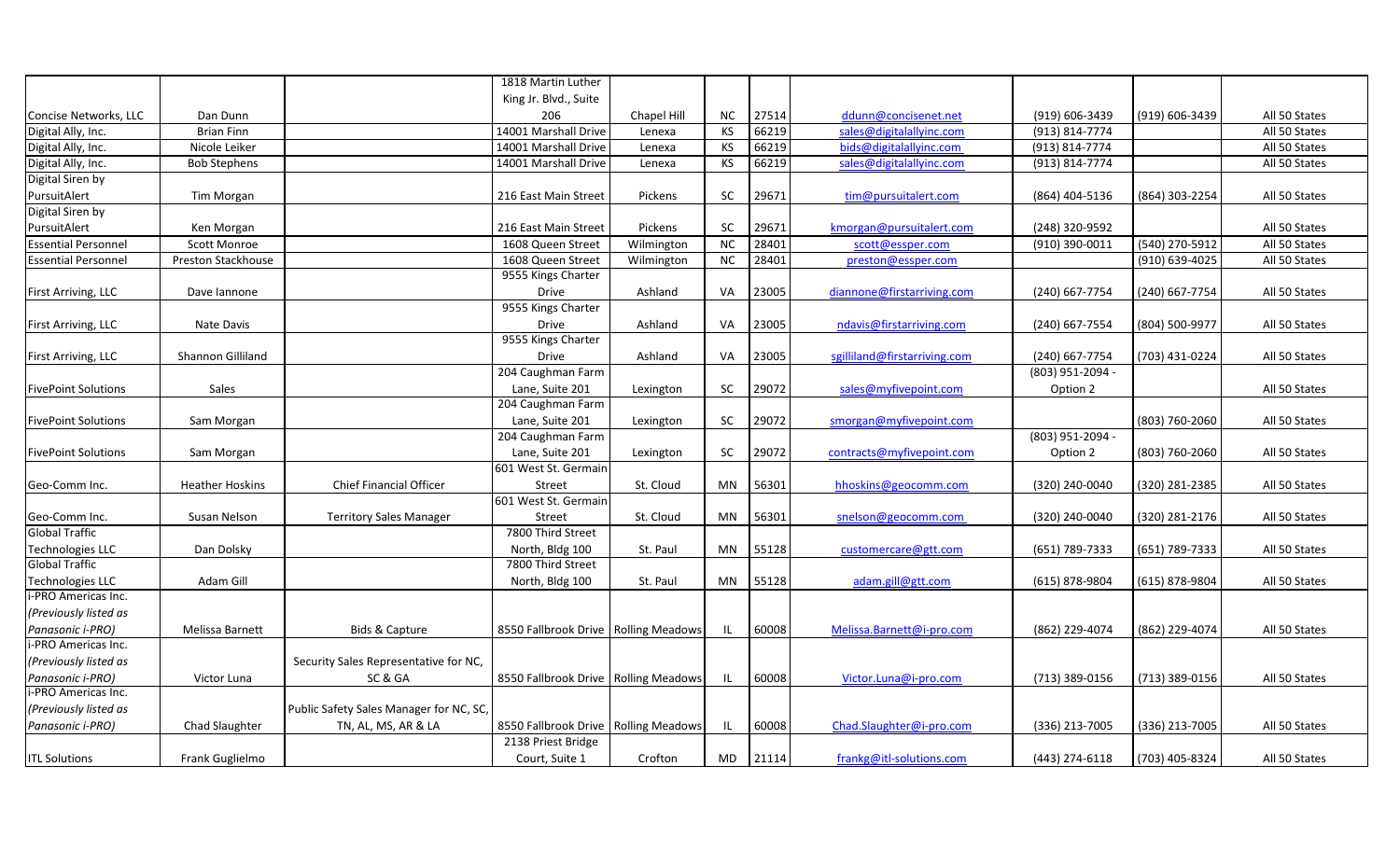|                                |                             |                              | 2318 Priest Bridge    |                       |           |       |                                             |                                     |                  |               |
|--------------------------------|-----------------------------|------------------------------|-----------------------|-----------------------|-----------|-------|---------------------------------------------|-------------------------------------|------------------|---------------|
| <b>ITL Solutions</b>           | William (Bill) Guglielmo    |                              | Court, Suite 1        | Crofton               | MD        | 21114 | billg@itl-solutions.com                     | (757) 563-3485                      | (410) 430-2506   | All 50 States |
|                                |                             |                              | 6912 S. Quentin       |                       |           |       |                                             |                                     |                  |               |
| Laser Technology Inc           | Cheri Miller                |                              | Street, Suite A       | Centennial            | CO        | 80112 | cmiller@lasertech.com                       | (303) 649-1000                      | (720) 201-4967   | All 50 States |
|                                |                             |                              | 6912 S. Quentin       |                       |           |       |                                             |                                     |                  |               |
| Laser Technology Inc           | Amy Tibljas                 | Contract/Bids Coordinator    | Street, Suite A       | Centennial            | CO        | 80112 |                                             | $(303) 649 - 1000$                  |                  | All 50 States |
|                                |                             |                              | 6912 S. Quentin       |                       |           |       |                                             |                                     |                  |               |
| Laser Technology Inc           | Roosevelt Rogers            | Inside Sales Manager         | Street, Suite A       | Centennial            | CO        | 80112 |                                             | $(303) 649 - 1000$                  |                  | All 50 States |
|                                |                             |                              | 3510 Vann Road,       |                       |           |       |                                             |                                     |                  |               |
| <b>MCM Technology LLC</b>      | Murray Shaw                 | Vice President of Sales      | Suite 105             | Birmingham            | AL        | 35235 | Murray.Shaw@mcmtechnology.com               | (205) 655-8949                      | (205) 937-0950   | All 50 States |
|                                |                             |                              | 3510 Vann Road,       |                       |           |       |                                             |                                     |                  |               |
| <b>MCM Technology LLC</b>      | Paul Scutieri               | Southern Sales Manager       | Suite 105             | Birmingham            | AL        | 35235 | Paul.Scutieri@mcmtechnology.com             |                                     | (518) 577-8929   | All 50 States |
|                                |                             |                              | 3510 Vann Road,       |                       |           |       |                                             |                                     |                  |               |
| MCM Technology LLC             | Erich LeBeau                | Northern Sales Manager       | Suite 105             | Birmingham            | AL        | 35235 | ELebeau@mcmtechnology.com                   |                                     | (434) 316-2484   | All 50 States |
|                                |                             |                              | 3510 Vann Road,       |                       |           |       |                                             |                                     |                  |               |
| <b>MCM Technology LLC</b>      | Jamie LeBeau                | <b>Central Sales Manager</b> | Suite 105             | Birmingham            | AL        | 35235 | jamie.lebeau@mcmtechnology.com              |                                     | (434) 259-9003   | All 50 States |
|                                |                             |                              | 3510 Vann Road,       |                       |           |       |                                             |                                     |                  |               |
| MCM Technology LLC             | Dave Depies                 | Western Sales Manager        | Suite 105             | Birmingham            | AL        | 35235 | Dave.Depies@mcmtechnology.com               |                                     | (505) 350-8980   | All 50 States |
| <b>Mobile Communications</b>   |                             |                              |                       |                       |           |       |                                             |                                     |                  |               |
| America, Inc.                  | Chris Hunter                |                              | 526 Oak Street        | Gainesville           | GA        | 30501 | chris.hunter@callmc.com                     |                                     | (678) 618-9226   | All 50 States |
| <b>Mobile Communications</b>   |                             |                              |                       |                       |           |       |                                             |                                     |                  |               |
| America, Inc.                  | Norman Mundy                |                              | 526 Oak Street        | Gainesville           | GA        | 30501 | normanmundy@callmc.com                      | (704) 597-5220                      | (704) 245-7704   | All 50 States |
| <b>Mobile Communications</b>   |                             |                              |                       |                       |           |       |                                             |                                     |                  |               |
| America, Inc.                  | Kathleen Lawrence           |                              | 526 Oak Street        | Gainesville           | GA        | 30501 | bdr@callmc.com                              | (205) 583-7406                      |                  | All 50 States |
| Mobile Communications          | <b>Business Development</b> |                              |                       |                       |           |       |                                             |                                     |                  |               |
| America, Inc.                  | Team                        |                              | 526 Oak Street        | Gainesville           | GA        | 30501 | bdr@callmc.com                              | (800) 596-8205                      |                  | All 50 States |
| <b>Monitor Systems</b>         | Ken Elder                   |                              | 10737 Colewood        | Dallas                | <b>TX</b> | 75243 | sales@monitorsystems.net                    | (888) 819-7023 x 1                  | $(469)$ 450-6300 | All 50 States |
| <b>Monitor Systems</b>         | Lewis Irvine                |                              | 10737 Colewood        | Dallas                | <b>TX</b> | 75243 | support@monitorsystems.net                  | (888) 819-7023 x 4                  | (469) 853-2748   | All 50 States |
|                                |                             |                              | 500 W. Monroe         |                       |           |       |                                             |                                     |                  |               |
| Motorola Solutions, Inc.       | Kristin Donovan             | Area Sales Manager - NC      | Street                | Chicago               |           |       | 60661 kristin.donovan@motorolasolutions.com | (910) 777-8555                      | (910) 777-8555   | All 50 States |
| National Public Safety         |                             |                              |                       |                       |           |       |                                             |                                     |                  |               |
| Group                          | <b>Buck Mims</b>            |                              | 124 Newington Way     | Aberdeen              | NC        | 28315 | bmims@nationalpsgroup.com                   | (910) 420-3667                      | (910) 638-9279   | All 50 States |
| <b>National Public Safety</b>  |                             |                              |                       |                       |           |       |                                             |                                     |                  |               |
| Group                          | <b>Bill Grey</b>            |                              | 124 Newington Way     | Aberdeen              | <b>NC</b> | 28315 | bgrey@nationalpsgroup.com                   | (910) 420-3667                      | (336) 399-3828   | All 50 States |
| <b>National Public Safety</b>  |                             |                              |                       |                       |           |       |                                             |                                     |                  |               |
| Group                          | Michele Jones               |                              | 124 Newington Way     | Aberdeen              | NC        | 28315 | mjones@nationalpsgroup.com                  | (919) 420-3667                      | (412) 558-8500   | All 50 States |
|                                |                             |                              |                       |                       |           |       |                                             |                                     |                  |               |
| <b>NDI Recognition Systems</b> | Sheri Taynor                |                              | 105 E. State Road 434 | <b>Winter Springs</b> | FL.       | 32708 | s.taynor@ndi-rs.net                         | (321) 441-1800                      | (407) 402-9175   | All 50 States |
|                                |                             |                              |                       |                       |           |       |                                             |                                     |                  |               |
| <b>NDI Recognition Systems</b> | Keith Yahn                  |                              | 105 E. State Road 434 | <b>Winter Springs</b> | FL.       | 32708 | k.yahn@ndi-rs.net                           | (321) 441-1800 x 100 (407) 832-3867 |                  | All 50 States |
|                                |                             |                              | 300 Continental Blvd. |                       |           |       |                                             |                                     |                  |               |
| NEOGOV                         | Joseph Hiraldo              |                              | Suite 565             | El Segundo            | CA        | 90245 | bids@neogov.com                             | (310) 426-6304 x 420                |                  | All 50 States |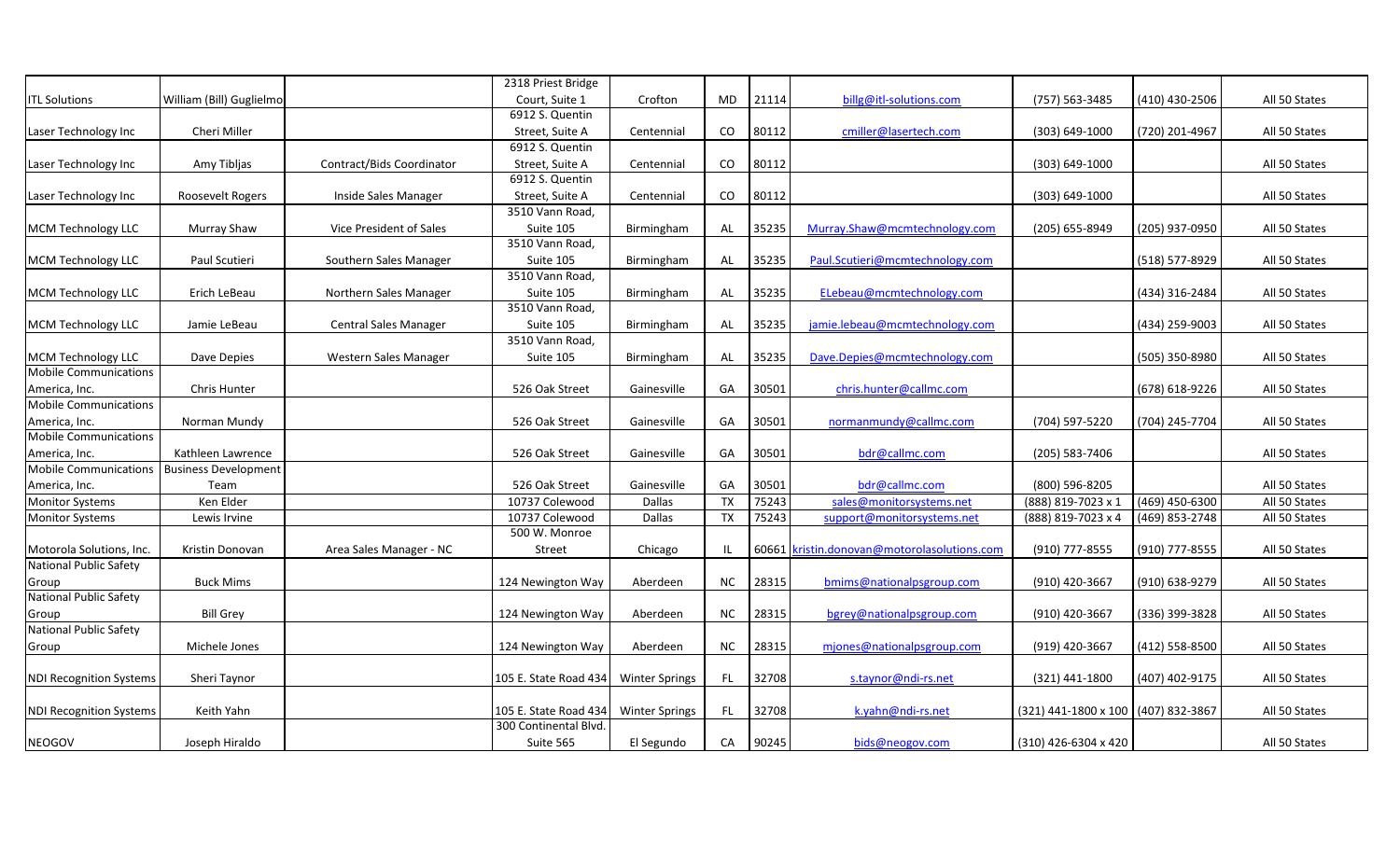|                          |                       |                | 300 Continental Blvd. |                           |           |                  |                                      |                                     |                |               |
|--------------------------|-----------------------|----------------|-----------------------|---------------------------|-----------|------------------|--------------------------------------|-------------------------------------|----------------|---------------|
| <b>NEOGOV</b>            | Paul Raspudic         |                | Suite 565             | El Segundo                | CA        | 90245            | praspudic@neogov.net                 | (310) 658-5781                      |                | All 50 States |
| <b>OCV LLC</b>           | <b>Kevin Cummings</b> | Vice President | 809 2nd Avenue        | Opelika                   | AL        | 36801            | kevin@myocv.com                      | (800) 381-8321                      | (334) 221-0782 | All 50 States |
| OCV LLC                  | Sales and Marketing   |                | 809 2nd Avenue        | Opelika                   | AL        | 36801            | sales@myocv.com                      | (800) 381-8321                      |                | All 50 States |
| Peacemaker               |                       |                | 1308 Common Street,   |                           |           |                  |                                      |                                     |                |               |
| Technologies, LLC        | Jason "Shane" Rapp    |                | #205                  | New Braunfels             | TX        | 78130            | s.rapp@peacemakertech.com            | (866) 222-6660                      | (830) 481-3188 | All 50 States |
| Peacemaker               |                       |                | 1308 Common Street,   |                           |           |                  |                                      |                                     |                |               |
| Technologies, LLC        | Leslee Martz          |                | #205                  | New Braunfels             | TX        | 78130            | I.martz@peacemakertech.com           | (866) 222-6660                      | (210) 240-7596 | All 50 States |
|                          |                       |                | 5285 Shawnee Road,    |                           |           |                  |                                      |                                     |                |               |
| Plott Labs               | Timothy Bigwood       |                | Suite 500             | Alexandria                | VA        | 22312            | tbigwood@plottlabs.com               | (571) 765-3401                      | (336) 662-5001 | All 50 States |
|                          |                       |                | 5285 Shawnee Road,    |                           |           |                  |                                      |                                     |                |               |
| Plott Labs               | Cliff Gandy           |                | Suite 500             | Alexandria                | VA        | 22312            | cgandy@plottlabs.com                 |                                     | (951) 514-1178 | All 50 States |
|                          |                       |                | 4264 Old Linwood      |                           |           |                  |                                      |                                     |                |               |
| Point Security Inc.      | Evan Hanner           |                | Road                  | Lexington                 | NC.       | 27292            | evan@pointsecurityinc.com            | (336) 357-3417 x 111 (336) 460-7356 |                | All 50 States |
|                          |                       |                | 4264 Old Linwood      |                           |           |                  |                                      |                                     |                |               |
| Point Security Inc.      | Brian Holland         |                | Road                  | Lexington                 | NC.       | 27292            | brian@pointsecurityinc.com           | (336) 357-3417                      |                | All 50 States |
|                          |                       |                | 4264 Old Linwood      |                           |           |                  |                                      |                                     |                |               |
| Point Security Inc.      | Sean Noyes            |                | Road                  | Lexington                 | <b>NC</b> | 27292            | sean@pointsecurityinc.com            | (336) 357-3417                      |                | All 50 States |
|                          |                       |                | 1800 Eastwood Road,   |                           |           |                  |                                      |                                     |                |               |
| Politac LLC              | Andy Wittman          |                | Suite 264             | Wilmington                | NC.       | 28403            | andy@politac.com                     | (910) 777-5256                      | (919) 818-8922 | All 50 States |
|                          |                       |                | 101 S Garland         |                           |           |                  |                                      |                                     |                |               |
| PowerDMS, Inc            | Jody Beyer            |                | Avenue, Suite 300     | Orlando                   | FL.       | 32801            | jody.beyer@powerdms.com              | (352) 702-7077                      |                | All 50 States |
|                          |                       |                | 101 S Garland         |                           |           |                  |                                      |                                     |                |               |
| PowerDMS, Inc            | Eddie Blackmon II     |                | Avenue, Suite 300     | Orlando                   | FL        | 32801            | eddie.blackmon@powerdms.com          | $(513)$ 306-5616                    |                | All 50 States |
|                          |                       |                | 101 S Garland         |                           |           |                  |                                      |                                     |                |               |
| PowerDMS, Inc            | Kelly Kyle            |                | Avenue, Suite 300     | Orlando                   | FL.       | 32801            | kelly.kyle@powerdms.com              | (317) 910-2312                      |                | All 50 States |
|                          |                       |                | 101 S Garland         |                           |           |                  |                                      |                                     |                |               |
| PowerDMS, Inc            | Paige Kransberg       |                | Avenue, Suite 300     | Orlando                   | FL.       | 32801            | paige.kransberg@powerdms.com         | (954) 937-0910                      |                | All 50 States |
|                          |                       |                | 16-1833 Coast         | Port Coquitlam,           |           | V <sub>3</sub> C |                                      |                                     |                |               |
| Real Time Networks Inc.  | Mike French           |                | Meridian Road         | British Columbia   Canada |           | 6G5              | mike.french@realtimenetworks.com     | (604) 941-8463                      | (604) 317-0198 | All 50 States |
|                          |                       |                | 16-1833 Coast         | Port Coquitlam,           |           | V <sub>3</sub> C |                                      |                                     |                |               |
| Real Time Networks Inc.  | Cynthia Johnson       |                | Meridian Road         | British Columbia Canada   |           | 6G5              | cynthia.johnson@realtimenetworks.com | (800) 331-2882 x 128 (407) 952-8085 |                | All 50 States |
|                          |                       |                | 16-1833 Coast         | Port Coquitlam,           |           | V <sub>3</sub> C |                                      |                                     |                |               |
| Real Time Networks Inc.  | Katie Callon          |                | Meridian Road         | British Columbia   Canada |           | 6G5              | katie.callon@realtimenetworks.com    | (800) 331-2882 x 119 (778) 772-7923 |                | All 50 States |
|                          |                       |                | 6100 W. Sam           |                           |           |                  |                                      |                                     |                |               |
| Safety Vision LLC        | Sean Slattery         |                | Houston Parkway       | Houston                   | TX        | 77041            | sslattery@safetyvision.com           | (713) 929-1073                      | (832) 260-1128 | All 50 States |
|                          |                       |                | 907 S. Detroit Ave.,  |                           |           |                  |                                      |                                     |                |               |
| Saltus Technologies, LLC | Shawn Sicking         |                | Suite 820             | Tulsa                     | OK        | 74120            | shawns@saltustech.com                | (918) 392-3904                      | (918) 691-8066 | All 50 States |
|                          |                       |                | 907 S. Detroit Ave.,  |                           |           |                  |                                      |                                     |                |               |
| Saltus Technologies, LLC | Eric Fultz            |                | Suite 820             | Tulsa                     | OK        | 74120            | ericf@saltustech.com                 | (918) 392-3902                      |                | All 50 States |